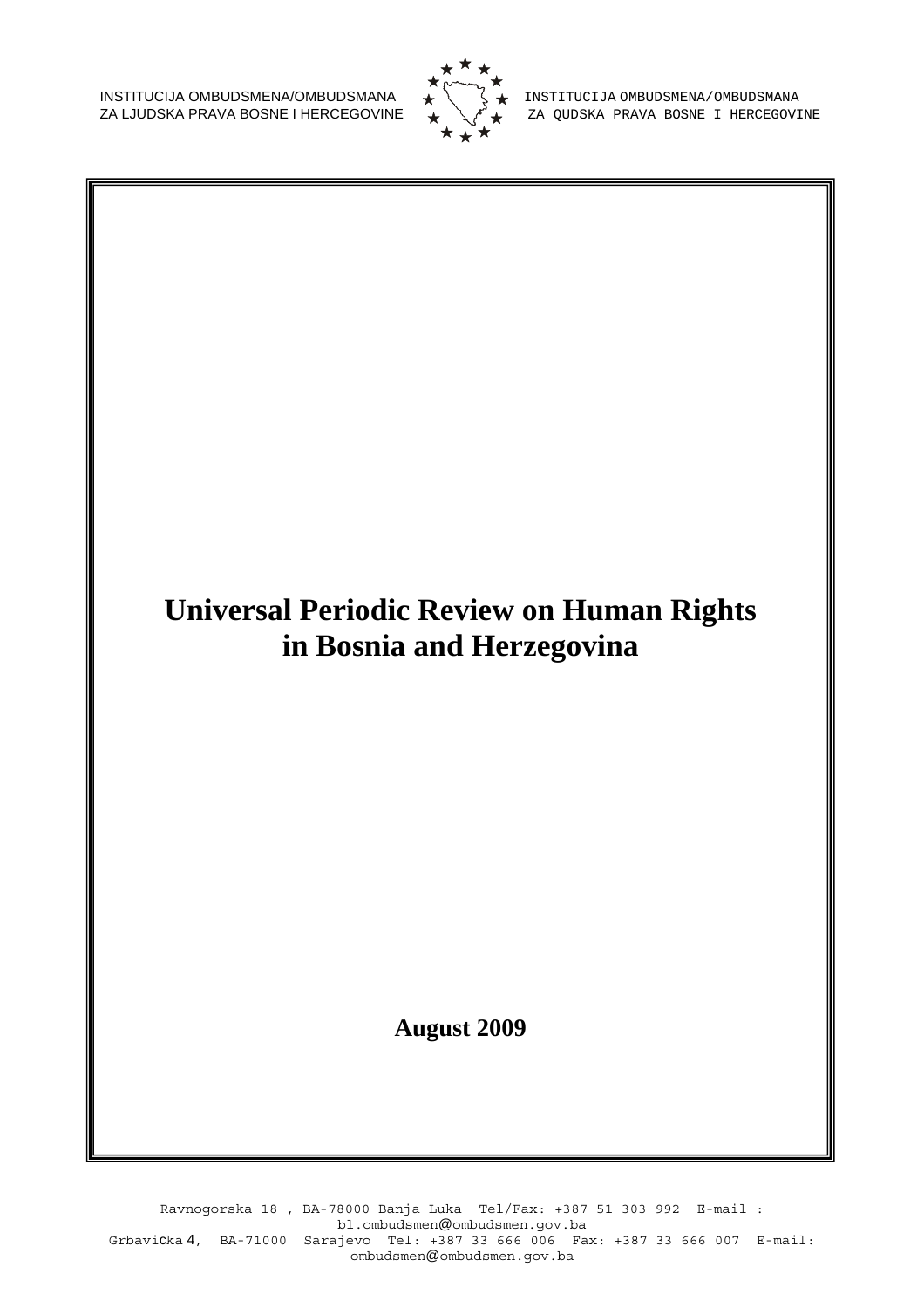# **I - Introduction**

This report is prepared on the basis of consultations between BiH Ombudsmen and representatives of the NGOs, human rights activists, authorized servants of competent institutions but, before all, on the bases of complaints filed with the Ombudsmen Institution and three special reports prepared from April to August of 2009 by the Ombudsmen Institution<sup>[1](#page-7-0)</sup>

In period 2005 -2006 UN Committees reviewed Reports by Bosnia and Herzegovina (BiH) on application of UN conventions<sup>[2](#page-7-1)</sup> and adopted a number of recommendations implementation of which should contribute to improvement of human rights situation in BiH. Unfortunately, these recommendations were poorly implemented, which is the reason why the Ombudsmen at the time of preparation of this Report paid significant attention at this issue.

# **II – General observations**

- With regard to UN recommendations, positive development is seen in adoption of national Gender Plan of Action, completion of appointment of BiH Ombudsmen with notion that envisaged merger of State-level institution and two entity institutions is still not completed because entities have still not perform their duty.<sup>[3](#page-7-1)</sup> Improvement is also seen in adoption of the Law on Prevention of Discrimination, as well as adoption of the Law on Freedom of Access to Information, only there is still present problem of insufficient qualification, including lack of interest of competent organs to ensure application of this mechanism.
- BiH never adopted strategic approach ensuring protection and further development of human rights. Instead, dealing with certain issues is mainly resolved on "ad hoc" principle, which frequently leads to mutual collision, So, series of plans of actions regarding different issues from human rights area and for different vulnerable groups<sup>[4](#page-7-1)</sup> have been adopted in the past and their harmonization and coordination lacks, that is, BiH never adopted Human Rights National Plan of Action which would be a platform for activities in this area.<sup>[5](#page-7-1)</sup>
- Measures taken on ad hoc principle do not establish lasting resolutions for certain endangered rights, which all together cerates legal insecurity. So, instead to be resolved by legislation certain rights are decided through acts of lower legal force, such as guidelines, instructions that are frequently not published in Official Gazette, so that citizens are not informed on their rights. Introduction of certain legally non-defined "revision procedures" are present, too, particularly in the area of social rights that are applied following ordinary decision-making procedures related to citizen's' rights. Revision procedure results in delay of the beginning of enjoyment citizens' rights recognized by first instance organs<sup>[6](#page-7-1)</sup>

# **III – Data collection**

• Evidently, in BiH there is a problem of impossibility of systemic follow up of situation of human rights because lack of mechanisms for collection of up-dated statistical data separated on the bases of age, ethnicity, social or other relevant status.

Particularly significant problem is in the fact that the latest Census was conducted in 1991 and that conduction of new Census is permanently postponed due to impossibility of reaching consensus about which facts should be comprised by the Census.

# **IV – Normative institutional framework**

• BiH did not significantly harmonize its legislation with international standards and undertaking of effective measures for ensuring direct application of these standards lacks, too. Disharmony of legislation that covers the same areas at different level of the authorities is present as well<sup>[7](#page-7-1)</sup> which leads to inequality of citizens in exercise of the same rights and discrimination. Lack of direct application of international standards comes from insufficient education of authorized persons in governmental institutions, particularly police, judges, prosecutors, social workers, etc.

# **V – Equality and non-discrimination**

- Certain improvement are done in BiH in ensuring of gender equality manifested through establishment of gender mechanism, adoption of the Law on Gender Equality and National Plan of Action, however, there lacks activities on harmonization of other pieces of legislation with Gender Law, consequence of which is large exclusion of women from decision-making bodies.<sup>[8](#page-7-1)</sup>
- In BiH there is ongoing process of ratification of the Convention on the Rights of Persons with Disabilities adopted by the BiH Presidency in March of 2009. Delay of ratification procedure and non-implementation of "Standard Rules for Equalization of Possibilities for Persons with Disabilities" adopted by the Council of Ministers in 2003 are negatively reflected to status of this category. The situation of human rights of persons with disabilities in BiH is still concerning because of which such persons are forced to seek their fundamental human rights through numerous organizations and associations of persons with disability such as right to social and health protection, care by the others or orthopaedic equipment. In BiH there is not exact statistics on number of persons with disabilities.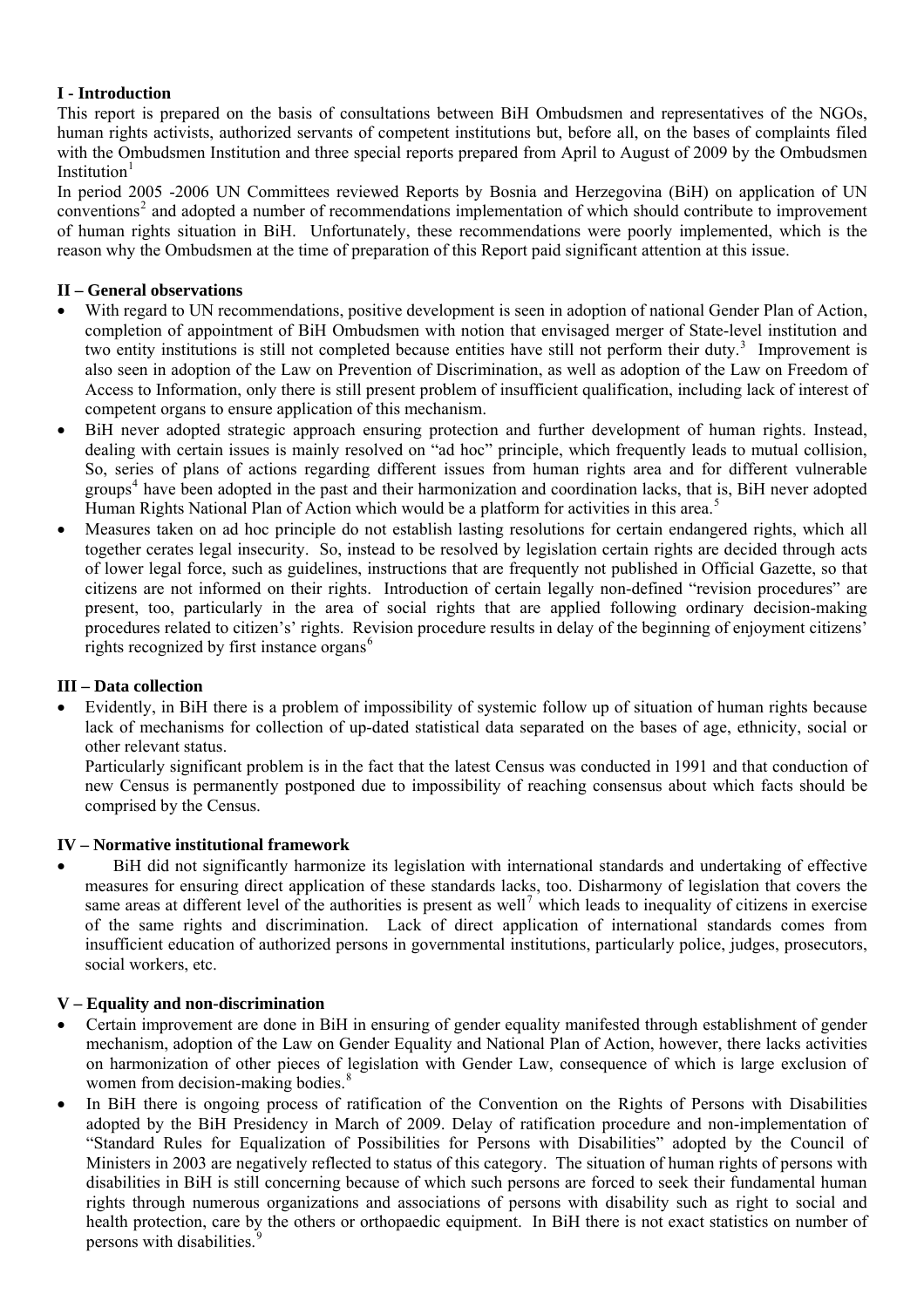Out of 17 national minorities recognized by the Law on Protection of Rights of National Minorities<sup>[10](#page-7-1)</sup> the position of Romas evidently could be described as the most vulnerable and is still on non satisfactory level.<sup>[11](#page-7-1)</sup> The situation of human rights of other national minorities is more satisfactory than the position of Romas due to their self-organization manifested through organization in associations[12](#page-7-1) and numerous activities performed by these associations such as maintenance of their culture, language and habits. Significant improvement regarding more active participation of national minorities in politics and decision-making-process has been done through establishment of Minority Council<sup>[13](#page-7-1)</sup> on the BiH level and adoption of plan of action resolution of Roma's problems in the areas of employment, housing and health care.<sup>[14](#page-7-1)</sup>

# **VI – The rule of law – application of legislation**

- In BiH there is present problem of application of legislation, since effective mechanism of supervision of application was never established. Inspections responsible for such supervisions are not enough effective and in certain area such inspections were never established or they are not provided with material and technical preconditions for their work. Consequently, inspections are disabled permanently and autonomously *ex officio* to supervise application of legislation or upon allegations by citizens due to which citizens address BiH Ombudsmen institution, since significant number of such complaints are settled in administrative procedure. Supervision of work of certain organs is even performed by ad hoc bodies, for members of which it is additional work, and the model established in this manner significantly induces the issue of its effectiveness.<sup>[15](#page-7-1)</sup>
- Particular consideration is related to rights of persons with disabilities in FBiH where, through the latest interventions in the law, their rights are abolished or reduced. Complaints filed with BiH Ombudsmen Institution show that even recognized rights of disabled persons are not applied, which competent ministries explain by lack of financial resources. Further, another concerning fact is lack of building of capacities of social institutions responsible for realization of social rights such as social work centres, etc. In BiH in this area there exist additional problem of jurisdiction divided between FBiH, cantons and municipalities, which significantly aggravate citizens' access to exercise of the rights guarantied by BiH Constitution and international standards.

# **VII – Torture**

• Although BiH ratified UN Convention on Prevention of Torture, Inhuman or Degrading Treatment or Punishment and European Convention on Human Rights and Fundamental Liberties, in this area it has been done very little.<sup>[16](#page-7-1)</sup> The Criminal Code of BiH contains explicit legal definition of torture in accordance with UN Convention on Prevention of Torture, while FBiH, RS and District Brčko still have not harmonies their legislation. Even 14 years following the end of the war there is still not adequate resolution of the issue of the civil victims of war and their position in criminal proceedings, where they appear as a damaged party, is significantly weakened by adoption of new Criminal Code and Procedure legislation. BiH did not adopt the Law on Victims of the War and by this very fact official programs for rehabilitation of victims of torture and restore of their rights are not developed.

# **7.1. Situation in prisons and institutions fore accommodation of mentally ill persons**

- The situation in BiH prisons is concerning<sup>[17](#page-7-1)</sup> and the main concern is related to the fact that minimal standards for respect of prisoners/detainees' rights which particularly applies to health care, usage of non-institutional benefits, hygienic and sanitary conditions, etc. Having in mind absence of adequate supervision over work of these institutions, which should be performed bay entity ministries o justice, prisoners/detainees' address Ombudsmen Institution with their complaints, so that the number of complaints from this area and from the area of social rights filed with BiH Ombudsmen Institution is higher than the other type of complaints. Human resources of entity ministries of justice following up of the situation and supervision in this area are not enough and harmonization of legislation covering execution of criminal sanctions lacks, too. There are not mechanisms for imprisonment with respect to criteria such as type of offence committed and length of punishment, age of convict, unless the latter are minors, which has impact on the process of re-socialization of convicts, as one of the most important aims of execution of criminal sanctions<sup>[18](#page-7-1)</sup> In certain correctional institutions still there are minors serving their sentences together with adult prisoners, although they are to some extent accommodated in separate prison units. This fact induces issue of accommodation of the minors in special minors' correctional institutions where the minors would serve their sentences in appropriate manner.
- Criminal Code and Procedure legislation adopted in BiH in 2003 prescribes additional criminal sanctions such as socially useful work, yet, unfortunately, their application is not rooted in practice, which put a lot of pressure on prisons and makes them overcrowded.
- Situation in mental health institutions is even worse than in the prisons, particularly in FBiH. Until 2008 competent organs failed to take over the role of the founders of these institutions and the functioning of these institutions worked only on the efforts provided by the employees.<sup>[19](#page-7-1)</sup> Institutions work without standards and normative and it is unclear are these institutions of social or health character. In some institutions there is not even a minimal level of protection of rights, such as hygienic or health care. Due to insufficient capacities and permanent following up of the situation of this category of citizens waiting lists are formed and accommodation is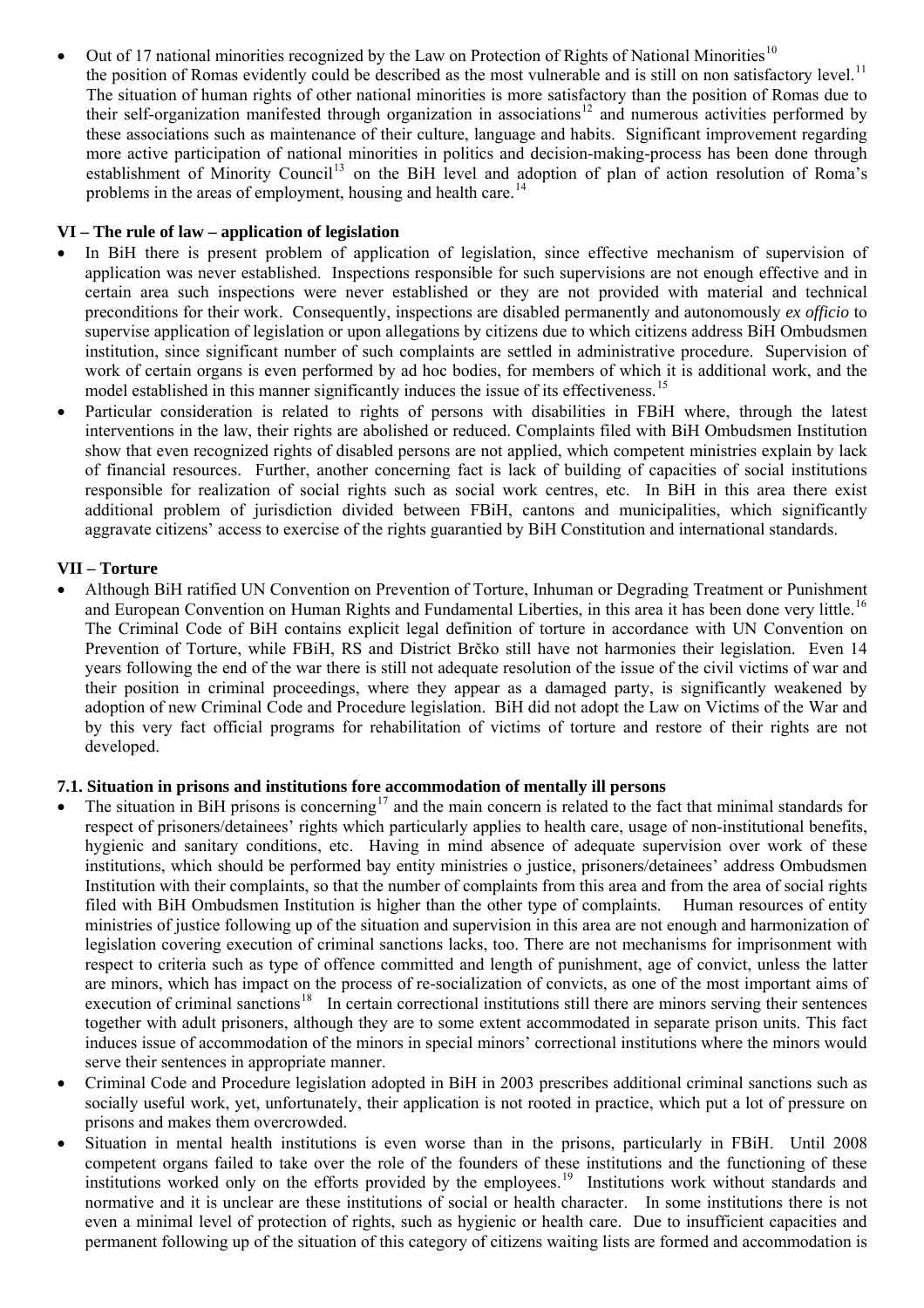in exclusive competence of the institutions and according to existing capacities. Number of patients multiply overrides accommodation capacities and the space, particularly sanitary facilities, is not adjusted according to the needs of persons with physical disabilities who can not move without orthopaedic equipment, since there are not accession ways for such persons. Unfortunately, there exist no systemic resolution for accommodation of mentally disabled persons in such institutions and there is present segregation based on gender.<sup>[20](#page-7-1)</sup>

## **VIII – Gender violance**

• Despite of all undertaken measures, trafficking, domestic violence, sexual harassments as forms of gender violence are still to great extent present in BiH. Satisfactory level of protection of victims and punishment of the offenders is still not reached in BiH. The victims are stigmatized, since there are not adequate legal instruments for protection of their rights. All rights of a victim, as damaged persons, are in the hands of prosecutors and noninitiation investigation or abandonment of investigations or non-putting forward criminal charges by the prosecutors constitute decision subject only to an objection by a victim, by which all legal remedies are exhausted. Unfortunately, practice has shown that this is non-effective legal remedy and the BiH Ombudsmen Institutions initiated investigation related to this issue.

# **IX – Fundamental rights and liberties**

#### **9.1. Employment**

• Employment and social and economic situation in the country is reflected in increased number of unemployed persons with a trend of further increase, which particularly impacts young persons and indirectly impacts the rights of children and the right to enjoyment of family life. Additionally, there are not programs for employment of the young persons and intention for extension working life of employed persons, explained by lack of money in pension funds.

#### **9.2. Pensioners**

In BiH there still exist discrimination of the pensioners as direct consequence or the war, which is manifested through different bases pension in different entities, although the pension is gained in accordance with the same piece of legislation. This is an additional problem to pensioners who gained the right to pension in some of former republics of SFRY, or realized this right in BiH and now live in some of former SFRY republics. This problem automatically arise the question of their health protection.

#### **9.3. Environment and natural resources**

In BiH there are not enough measures undertaken to protection of environment and management of public goods without discrimination. The issue of allocation of public goods to usage is not adequately covered by legislation, which leaves opportunity for appearance of privileged individuals and corruption. This, in economical and social sense, induces issue of distribution of national resources to all citizens. The practice has shown the high degree of exclusion of women and children fro decision-making process related to national resources such as energetic sector, water potentials in certain parts of the country, etc. In BiH there is not ecological awareness of the citizens on the need for protection of nature and there also lacks establishment of effective programs in this area. It resulted in aggravated access to drinking water in certain parts of the country.

#### **9.4. Adequate housing**

In BiH adequate measures are not undertaken with a view to establishment of system of adequate housing, and there also lacks application of UN Committee's Recommendations foe Economical, Social and Cultural Rights, according to which the state is committed at state level to adopt housing legislation and state housing strategy to resolve housing needs of the citizens. The Committee also recommended the state to allocate enough resources for insurance of social apartments, particularly for the persons with low income, the poor and marginalized groups. $21$ 

#### **9.5. Health protection**

• Established system of health protection disables adequate access to this right.

The citizens are of different access depending on territory where they live, since the right to health care is not transferable. It is possible to exercise this right exclusively at citizen's place of residence. Such approach endangers citizens who temporary live out of the place where they have registered place of residence, e.g. persons accommodated in mental health institutions located out of the territory where such citizens are of the status of health insured persons. The similar problem applies to students, pensioners, etc.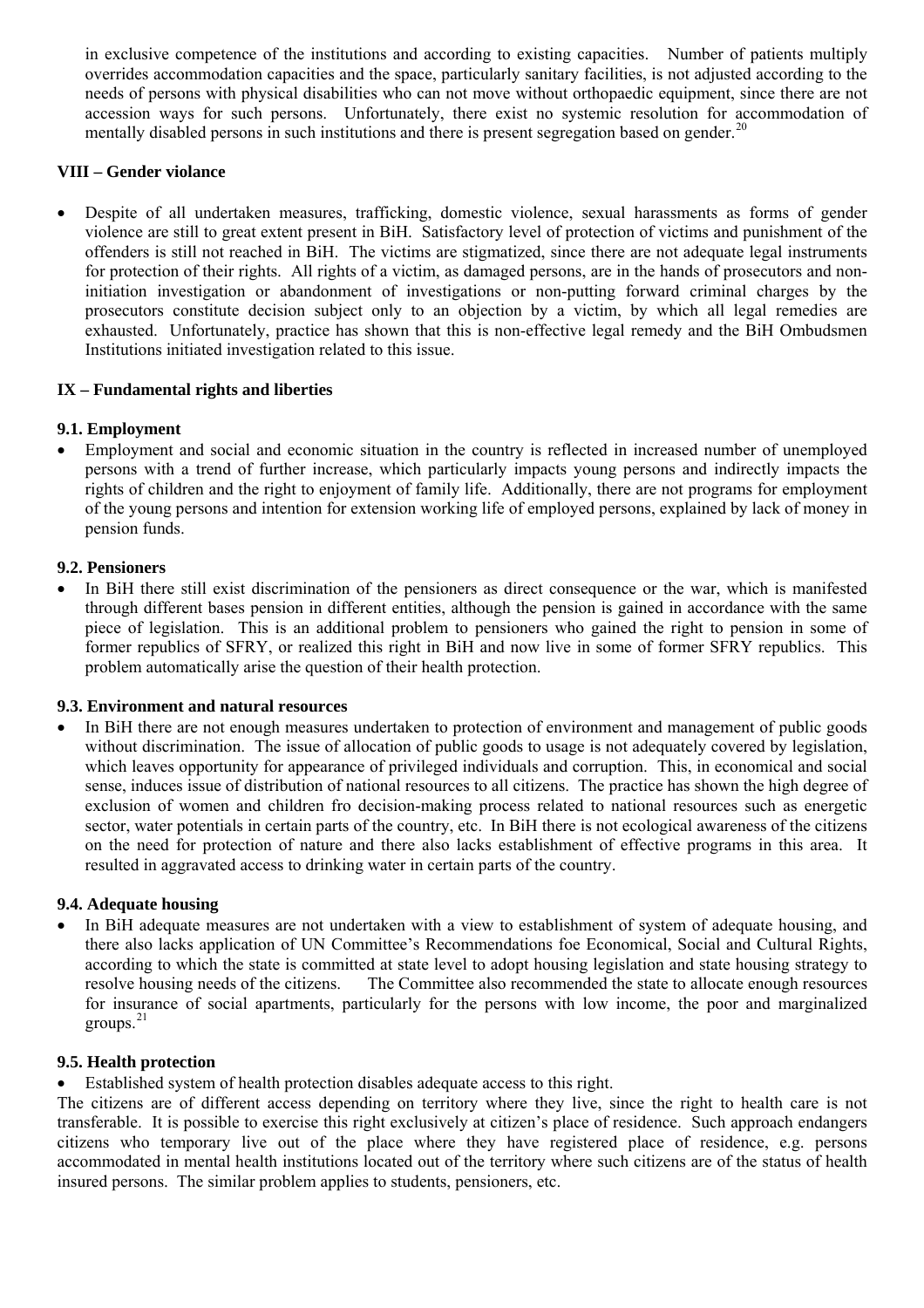#### **9.6. Education**

• In BiH there still exists concept of two or three schools under one roof, although UN Committees requested BiH to take measures to eliminate this modal leading to discrimination and segregation of the school children on ethnic principle.

#### **X – Return of refugees and displaced persons**

With regard to return of refugees and displaced persons in their pre-war places of living, there is visible improvement realized by BiH concerning renewal and reconstruction of housing units, since every year in entity budgets there are funds envisaged for this purpose. However, the returnees in certain part of BiH are deprived of employment opportunity or are in some other way deprived of income (this issue directly impacts on number of returnees). Returnees with status of civil victim of war are particularly discriminated particularly those who return to Republika Spska. This comes from the fact that relevant legislation applied in FBiH regulates that such rights are entitled only to the persons whose place of residence is in FBiH, while RS legislation prescribes that rights of civil victim of the war can not be realized by persons who already realized these rights in FBiH. A certain number of complaints related to repossession of property is filed with Ombudsmen Institution, alleging lengthy administrative and court procedures. In certain cases such procedures takes more than 10 years, which leads to violation of Article 6 of European Convention on Human Rights and Fundamental Liberties.

# **XI – Children**

Establishment of Department reflects efforts of BiH Ombudsmen Institution<sup>[22](#page-7-1)</sup> to promote and protect children's rights and to approach this issue systemically, which also ensures taking measures aimed to improvement of children's rights, which request long-term planning and mutual frame-working of a number of subjects and individuals active in this area.<sup>[23](#page-7-1)</sup> Complaints filed with the Department are mainly related to problems of execution of court decisions, as well as administrative organs' decisions, related to assigning of children to one of the parents, disabling of other parents to contact a child, refusal of parent to whom a child is not assigned to provide a consent for issuance of passport for a child, including lack of actions and non-cooperation of competent organs concerning application of the Law on Passports. Regarding children's' rights, there exists problem of non-issuance of documents related to registration in birth registers for children who are not born in , particularly in those municipalities whose seats were dislocated during the war and registry books destroyed. BiH Ombudsmen fully support Report on the Rights of a Child that was referred to UPR body by non-formal group of organizations (Save the Children Norway, Save the Children UK, UNICEF, World Vision, SOS Kinderdorf and Hope and Homes for Children)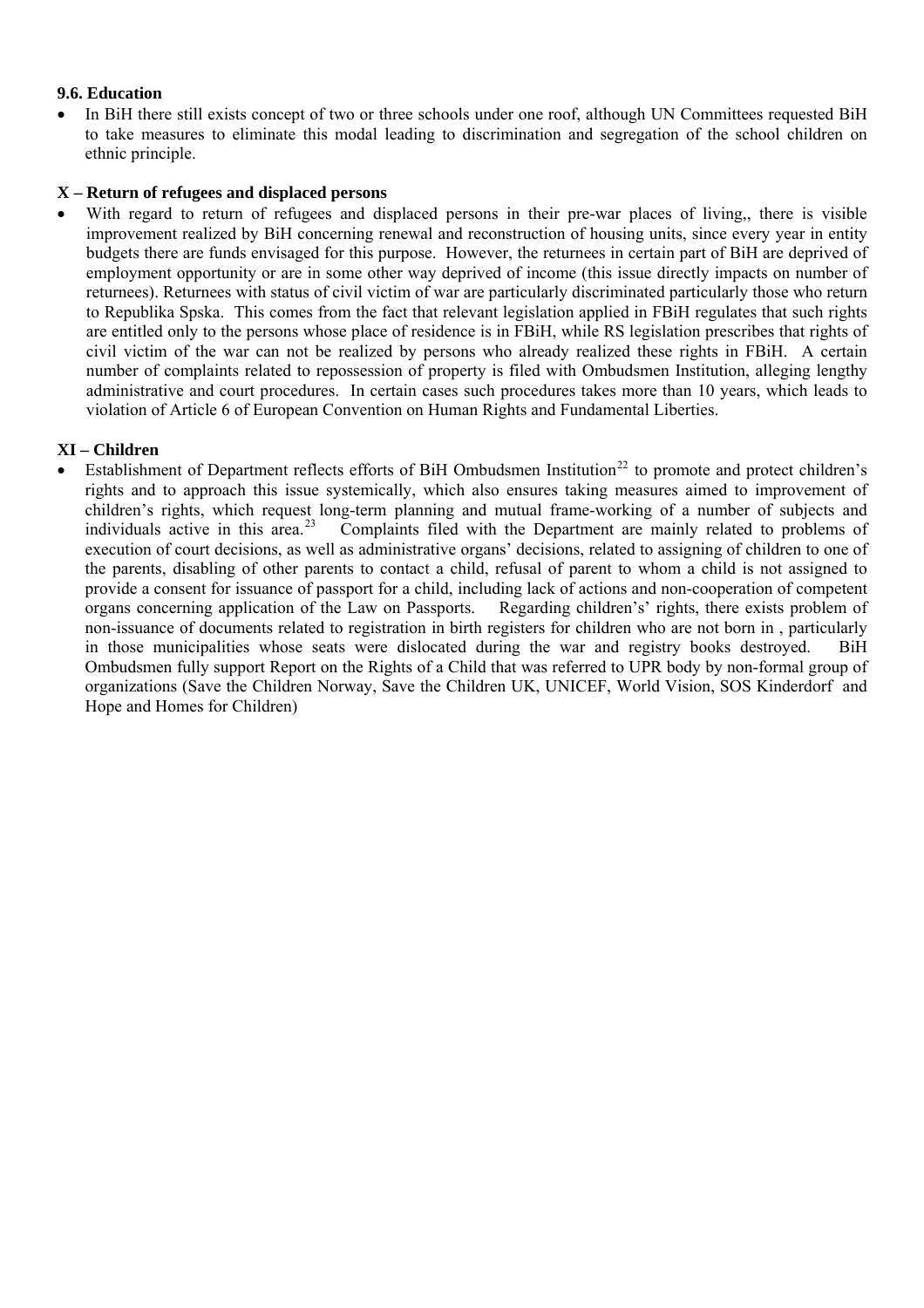# **RECOMMENDATIONS**

- BiH should ensure implementation of all recommendations by UN Committees adopted following review of reports on application of UN conventions provided by BiH. It is necessary to establish effective mechanism for permanent monitoring, reporting and informing the public on implementation of mentioned recommendations with active involvement of the NGOs. BiH authorities should undertake activities targeted to establishment of systemic approach to protection and improvement of human rights having in mind that this is about crosscutting issue. This primarily means that it is necessary to adopt national plan of action for human rights, including harmonization of all previously adopted action documents covering certain issues from the area of human rights;
- BiH authorities should strengthen capacities of BiH Ombudsmen Institution, particularly having in mind importance and role of the Institution in ensuring application of the Law on Prevention of Discrimination and need that this Institution is established as national mechanism for OPCAT with active involvement of the NGOs. Process of merger of three ombudsmen institution in BiH should be completed;
- With a view to ensuring implementation of the Law on Prevention of Discrimination it is necessary organization of education of authorized persons, which particularly applies to judges, prosecutors, police officers and social workers;
- BiH authorities should ensure harmonization of domestic legislation with international standards and undertake measures that harmonization becomes permanent activity in the process of adoption of legislation, which would lead do decrease of court procedures initiated by citizens whose violated rights are guarantied by international standards.
- It is necessary urgently to undertake measures aimed to direct application of international standards in practice, which particularly applies to lack of harmonization between domestic legislation and international standards. Before all this applies to organization of permanent education of judges, prosecutors, police officers social workers and other authorized persons. Special focus should be on persons conducting administrative procedures, where human rights violations most frequently takes appear. It is necessary to undertake measures targeted to improvement of law faculties curricula by introduction of international law with special focus on application of international standards;
- In BiH it is necessary to stop the practice of covering of certain rights by acts of lower legal force than law, as well as to eliminate non-legislative decisions on rights through establishment of ad hoc bodies, since such method creates legal insecurity among citizens;
- It is necessary that BiH as soon as possible do the Census of population and undertake effective measures with purpose of creation of preconditions for establishment and maintenance of updated statistical data;
- BiH should urgently conduct qualitative analyses of the situation of social rights in BiH with special stress on vulnerable categories such as civil victims of war, persons with disabilities, children without parental care, etc. This analyses should also includes situation in institutions responsible for provision of social rights such as social work centres and should contain recommendation on concrete measures for improvement of the situation in this area;
- Measures for improvement of the situation in prisons and mental health institutions should be of priority. These measures should also include strengthened supervision of these institutions, including education and supervision of the staff.
- It is necessary that competent BiH organs provide additional efforts to educate Roma population on their rights and the way of exercise. Competent institutions should be accessible to Roma population. Romas must be enabled to use their language, if it makes it easier for them to communicate with competent organs.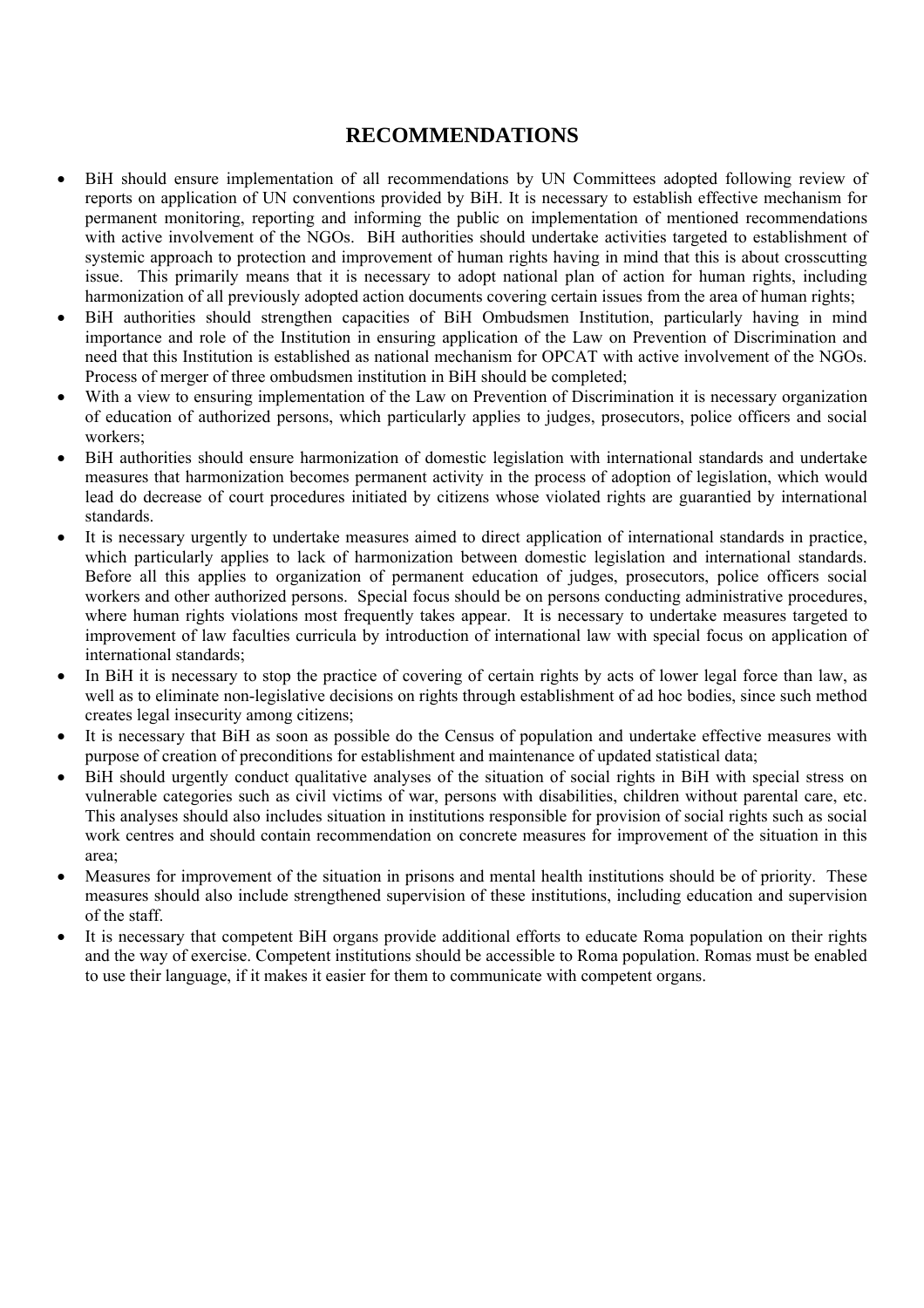# **-Annex-**

<sup>3</sup> Merger of three ombudsmen institutions in BiH is one of the conditions for conclusion of Agreement on Accession and Stabilization, in accordance with Opinion of the Venice Commission, no: 274/2004 of 20.04.2004. According Article 19, paragraph 3 of the Law on Amendments to the Law on Human Rioghts Ombudsmen of BiH the entities are obligated to adopt legislation on cessation of functioning of enity ombudsmen institutions until 31.12.2006. The RS never adopted mentioned piece of legislation, while the Law adopted by the Federation is, due to its numerous failures, simply can not be applied.

<sup>4</sup> National Plabs of Action are adpted for prevention of trafficking and illegal migrations, prevention of family violence, protection of a child, minorities, etc.

5 This specially goes for FBiH where first instance organs recognize right to saocial expenses (e.g. benfits for disabled persons) and then the case is referred to the Ministry of Social Protection of FbiH for "revision", which frequently takes more than one year. Before the end of procedure a citizen does not enjoy rights recognized by first instance organ, and remains without basic resources.

<sup>6</sup> This specially goes for FBiH where first instance organs recognize right to saocial expenses (e.g. benfits for disabled persons) and then the case is referred to the Ministry of Social Protection of FbiH for "revision", which frequently takes more than one year. Before the end of procedure a citizen does not enjoy rights recognized by first instance organ, and remains without basic resources

 $<sup>7</sup>$  E.g. legislation that covers issue of execution of criminal snctions, matarnity leave, social protection citizenship, etc.</sup>

 $8$  In thew House of Representatives of Parliamentary Assembly of BiH (PSBiH) out of 42 representatives there are only 5 women (11,9%), while in the House of Peoples of PSBiH out of 15 representatives there are only 2 women (13,33%). The situation in BiH exacutive authorities at the state level is even worse then in PSBiH. So, in the Council of Ministers there is not a single woman-minister, while 2 women are Deputy Ministers (22,23%) and on Ministry's Secretary (11,12%). There are 5 permanent bodies of the Council of Ministers and in 2 of them there are no women.

<sup>9</sup> Above mentioned facts were the reason why BiH Human Rights Ombudsmen conducted analyses of the situation of human rights of mentally disabled persons accommodated social protection institutions, based on which the Ombudsmen prepared Special Report with recommendations and its implementation should improve protection of the rights of this category of citizens.

<sup>10</sup> The Law on Protection of Rights of National Minorities ("Official Gazette of BIH", no: 12/2003) <sup>11</sup> BiH Human Rights Ombudsmen established special Department for Protection of national, Religious and Other Minoritie view to improve and promote rights of minorities.

<sup>12</sup> Each of national minorities listed in article 3 of the Law has at least one association active in entire BiH territory <sup>13</sup> Decision on establishment on Minority Council of BiH ("Official Gazette of BiH, no: 38/06)

<sup>14</sup> BiH tried to improve position of Romas population through activities within implementation of Strategy for Resolution of Romas' problems. Yet, still lacks active role of Romas, which is consequence of long-years discrimination, lack of education and general lack of inclusion of Romas in the society. Lack of communications between governmental institutions and Romas is obvious.

<sup>15</sup> Commission for supervision of work of police officers

 $\overline{a}$ 

<sup>16</sup> Article 2 of the Constitution of Bosnia and Herzegovina (Annex IV of General Framework Agreement for Peace in BiH) concluded in Dayton and signed in 21.11.1995 in Paris, when it entered into force it is prescribed that "that rights and liberties guarantied by European Convention on Human Rights and Fundamental Liberties and its Protocols shall be directly applied in BiH. These documents have priority over all other legislation.

 $17$  In period March – August 2009 BiH Ombudsmen visited all 12 correctional institutions existing in BiH, as well as institutions for accommodation of mentally disabled persons and, based on these visits and individual complaints filed with the BiH Ombudsmen Institution, prepared Special Report with recommendations available at webpage of the Institution. Generally,

reports draw attention at concerning situation, although there is different level of respect for the rights, varying from institution to institution. In some corectional istituions the food is poor, in some hygienic and sanitary conditions, etc.<br><sup>18</sup> This results in the fact that persons convicted foer war crime or organized crime and persons convicted for

from the area of traffic are placed in the same cell.

<sup>1</sup> Special reports are related to situation of human rights in BiH prisons, institution for allocation of mentally ill persons and violation of the right to remuneration at the time of maternity leave in BiH institutions. The Reports are available on the webpage of the BiH Ombudsmen Institution: www.ombudsmen.gov.ba

 $2^2$  The reports reviewed are: Initial Report on Application of the Convention on the Rights of a Child, May of 2005; Initial Report on Application of Covenant on Economic, Social and Cultural Rights, November of 2005, and at the same time Initial Report on Application of the Convention on Prevention of Torture; BiH Report on Application of the Convention on Elimination of Racial Discrimination, February of 2006; Report on Application of the Convention on Elimination of all Forms of Discrimination of Women, May of 2006; and BiH Report on Application of Covenant on Civil and Political Rights, November of 2006.